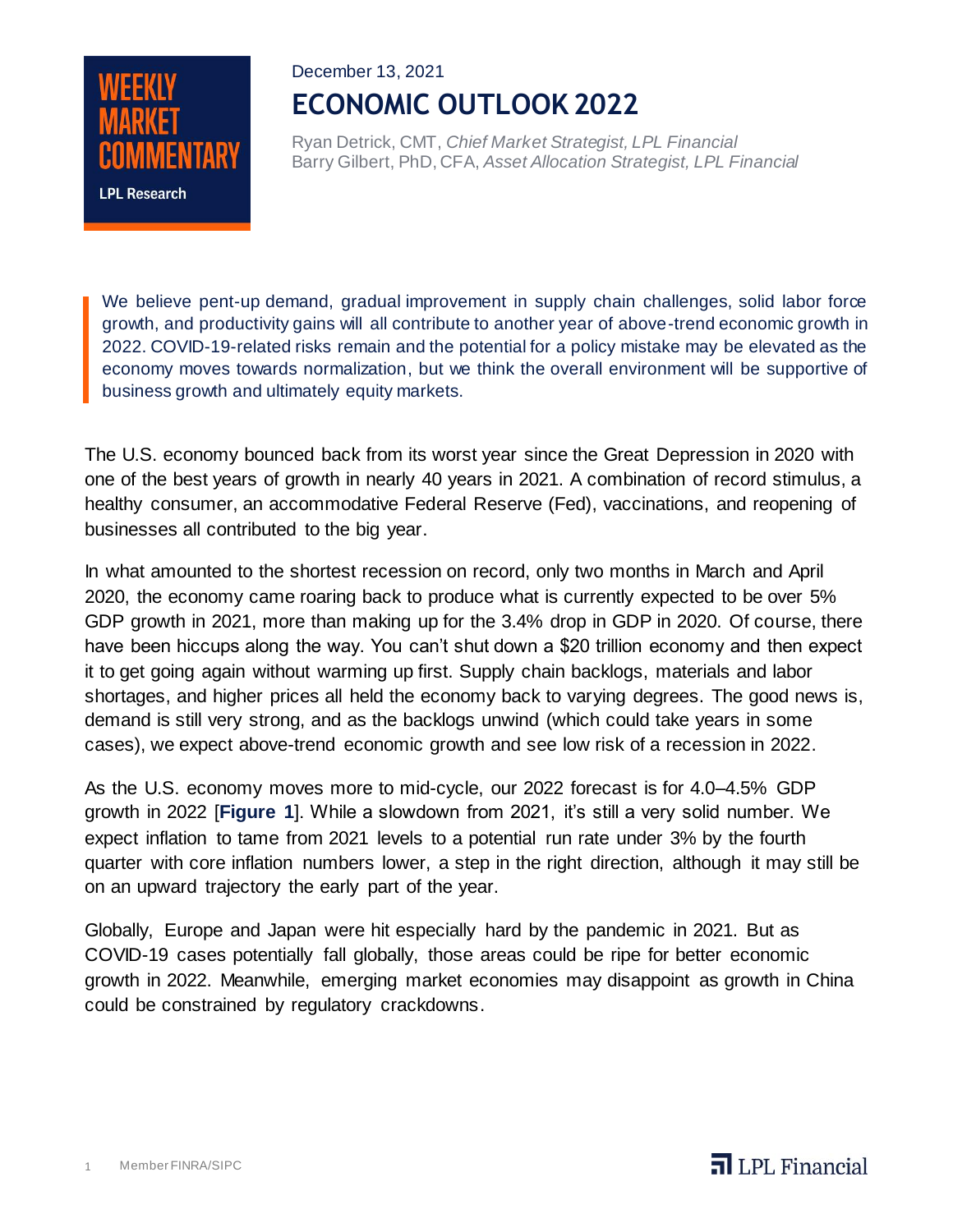#### **CONTINUED STRONG GROWTH EXPECTED FOR U.S.**

| 2022 Growth Forecasts   | 2021 | 2022            |
|-------------------------|------|-----------------|
| <b>United States</b>    | 5.5% | $4.0 - 4.5\%$   |
| Developed ex-U.S.       | 4.6% | $3.5 - 4.0\%$   |
| <b>Emerging Markets</b> | 6.4% | $4.75 - 5.25%$  |
| Global                  | 5.9% | $4.25 - 4.75\%$ |

#### **INFLATION IS EXPECTED TO CALM DOWN**

| 2022 Economic Forecasts            | 2021           | 2022            |
|------------------------------------|----------------|-----------------|
| Inflation (YoY%, fourth quarter)   | $6.0\%$        | $2.6\%$         |
| Unemployment rate (fourth quarter) | 4.5%           | 3.8%            |
| 10-Year Treasury Yield             | $1.50 - 1.75%$ | $1.75 - 2.00\%$ |

Source: LPL Research, Bloomberg 12/09/21

Economic Forecasts may not develop as predicted and are subject to change.

2022 GDP forecasts for all regions and the 10-year Treasury yield forecasts provided by LPL Research.

All other forecasts are the Bloomberg-surveyed economists' consensus as of 12/09/21.

Inflation measured by the Consumer Price Index (CPI).

### **TIME FOR A HANDOFF**

Fiscal and monetary policy played big roles in the economic recovery in 2021, but we see 2022 playing out as a handoff—from stimulus bridging a pandemic recovery to an economy growing firmly on its own, with consumer demand, workforce gains, productivity, small businesses expansion, and capital investment all playing parts in the next stage of economic growth.

You have to give the U.S. consumer credit for continuing to drive the economy forward, and 2022 shouldn't change that. Don't forget, it took retail sales only five months to get back to pre-COVID-19 levels after the lockdowns in March and April 2020. Bottlenecks and the Delta variant surge have done little to slow an eager consumer. With likely still low interest rates, increased equity in people's homes, nearly \$3 trillion in money markets (retail and institutional), and another \$3.5 trillion in excess liquidity in bank accounts, the consumer should remain quite healthy in 2022.

Like every other time in history, those who adapt will survive. Businesses have already started to adapt to the new world, which may help productivity increase in 2022, as output-per-hour (productivity) potentially starts to accelerate again. Productivity allows for stronger growth and can help contain inflation, since more goods and services are produced. The 1970s was known as a time of high inflation, but it was also a time of very low productivity—fortunately a scenario we don't see happening this time around.

 $\overline{\mathbf{d}}$  LPL Financial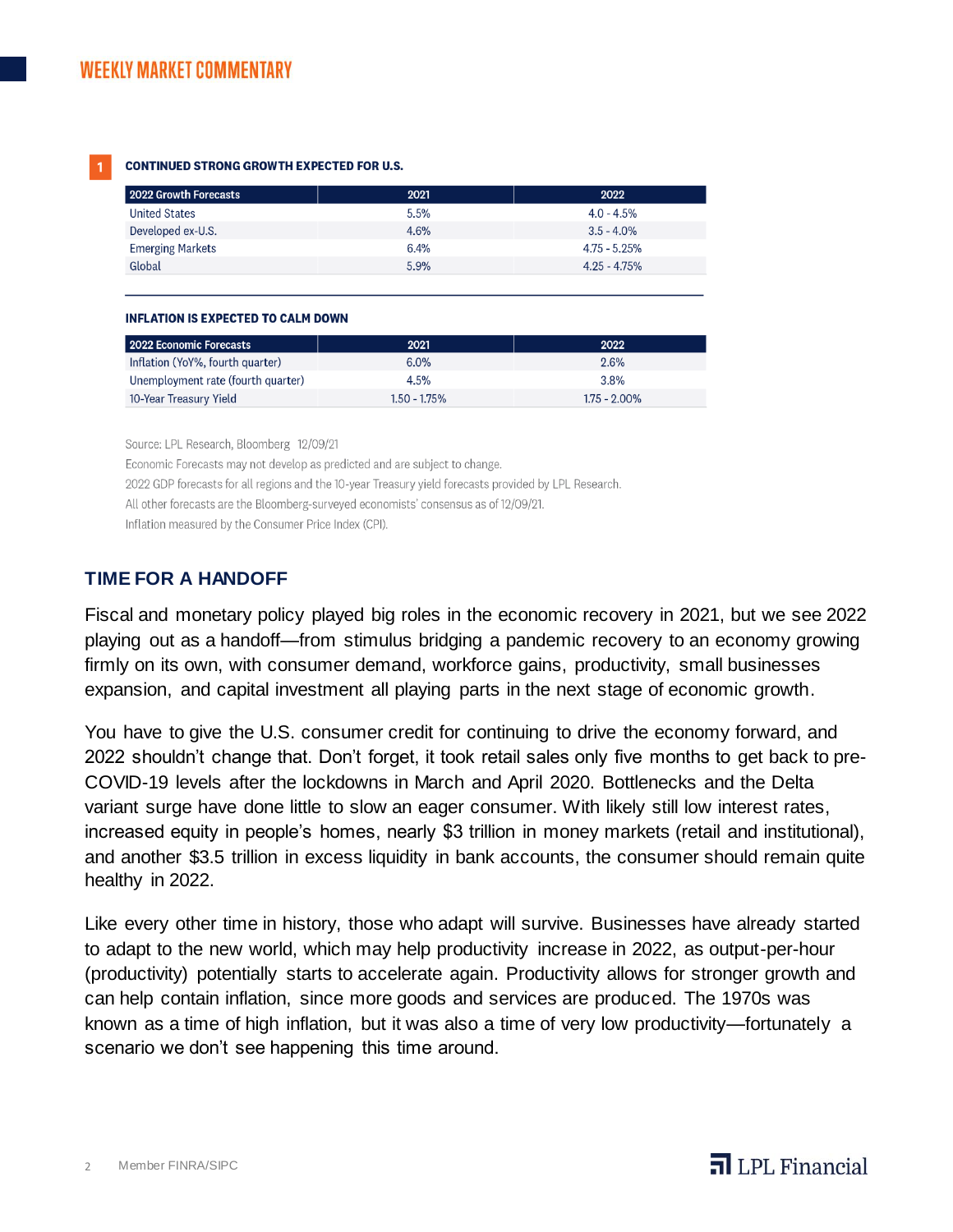Another key to the economic transition may be capital expenditures (capex). These include business investment in property, plants, buildings, technology, and equipment. These investments could boost overall productivity and overall output, but might take time to build, so the results could be years away in some cases. Additional capex spending would be one of the best ways to see if corporate America is indeed over the shock of the pandemic and ready to invest for future growth opportunities. Standard and Poor's data shows capital expenditures are expected to have grown an impressive 13% in 2021 and likely even more in 2022. In fact, the capex rebound in this recovery has already been faster than previous downturns, with plenty of room to go in our view. And it isn't just a U.S. theme, as 2021 was likely the best year for European capex since 2006, and the global chip shortage has led to major investments in Japan and South Korea as well.

# **THE EVERYTHING SHORTAGE**

2021 was the year nearly everything was in a shortage, and it all translated to added inflationary pressure. Record numbers of ships waiting at ports, a lack of materials, unfilled job openings, higher commodity prices, a lack of truck drivers, major backlogs, and supply chain disruptions all added to the larger price increases seen essentially across the board in 2021.

While we do believe these pressures will steadily decrease over the next year and inflation will eventually settle back to 2–2.5%, it will likely be a gradual process. While inflation is broadly elevated, some key core elements remain more stable, and we believe these will be the center of gravity over time for some of the more volatile price changes we've seen. Still, supply chains may take a year or two to be fully addressed, depending on the product and the scale of the problem. Despite challenges around supply chains, hiring, and prices, if the demand is there it should help drive continued improvement as businesses adapt to address challenges. That is likely to leave us with a positive economic backdrop for at least 2022, and maybe much longer, despite current inflation levels.

### **HOW MUCH TIME LEFT?**

Let's face it, this wasn't your average recession. Some industries actually did better during the pandemic, while segments of other industries were severely constrained. Spending patterns shifted. Stimulus was delivered quickly on a massive scale. How strange did that make it? This was the first recession in history that saw FICO scores go up. Recessions are necessary to wash out the excesses, but some imbalances weren't worked off this time around. For this reason, we think this economic expansion could be mid-cycle much sooner and likely won't be as long as the record 10 years we saw last cycle. The average expansion since World War II has been just over five years, suggesting there are still potentially several years of growth remaining, especially since we don't see typical recessionary warning signals right now. Far from it, we anticipate above-trend growth in 2022. But we'll be on watch early.

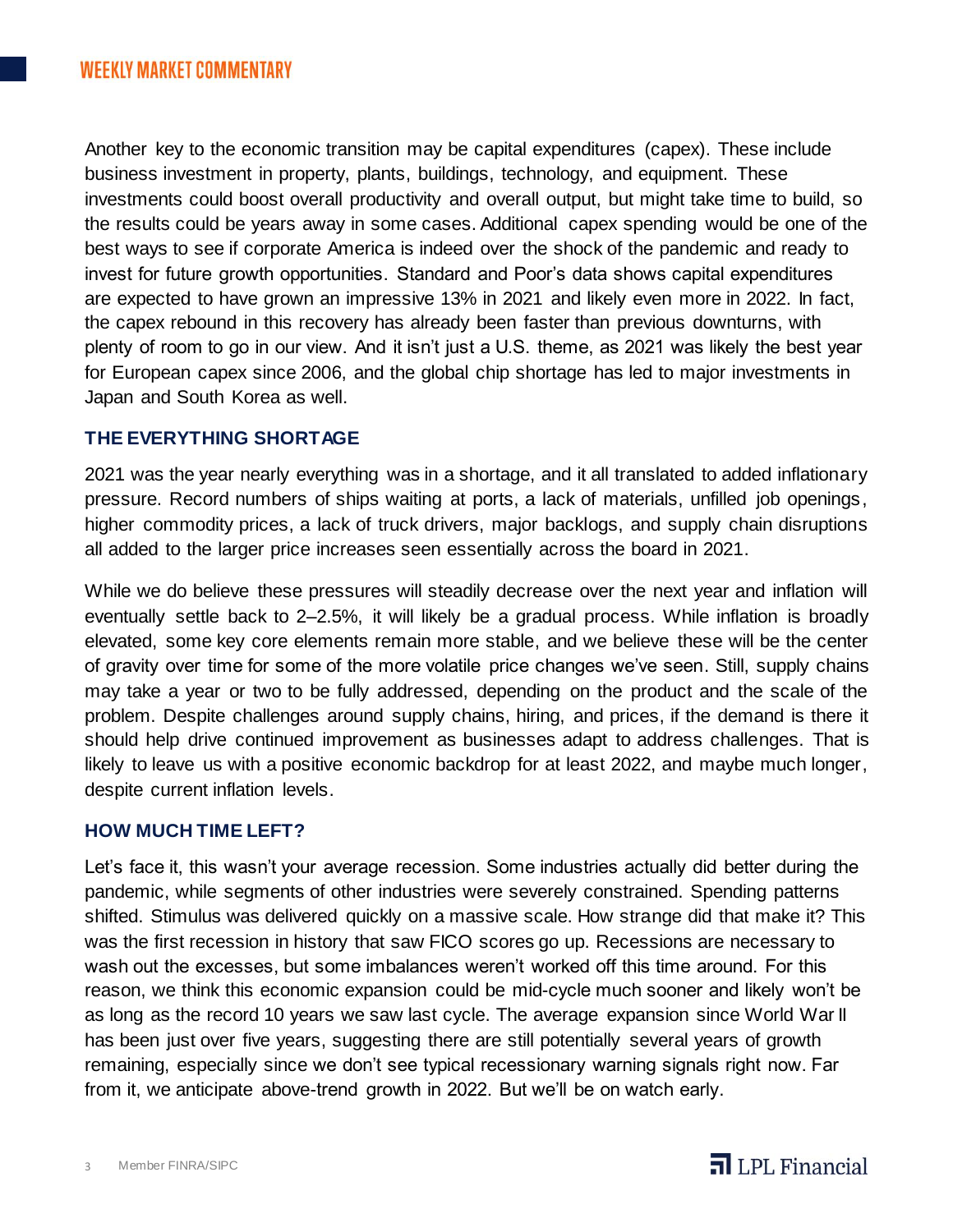# **RISKS AND MARKET IMPLICATIONS**

Our baseline economic outlook would likely provide a positive backdrop for equity markets, supporting further earnings gains while productivity gains potentially help offset some of the margin pressure from wage growth. At the same time, there are clear risks to our view. Handoffs can be fumbled and with inflation running hot and risks around COVID-19 still in play, the potential for a policy mistake is elevated. And while we've made substantial progress against COVID-19, ranging from vaccines to treatments to public health policy, we don't yet have full clarity on how it will continue to impact the economy. Nevertheless, our baseline is a continued move toward normalcy as the choices of businesses and households play a bigger role in determining the shape of the expansion.